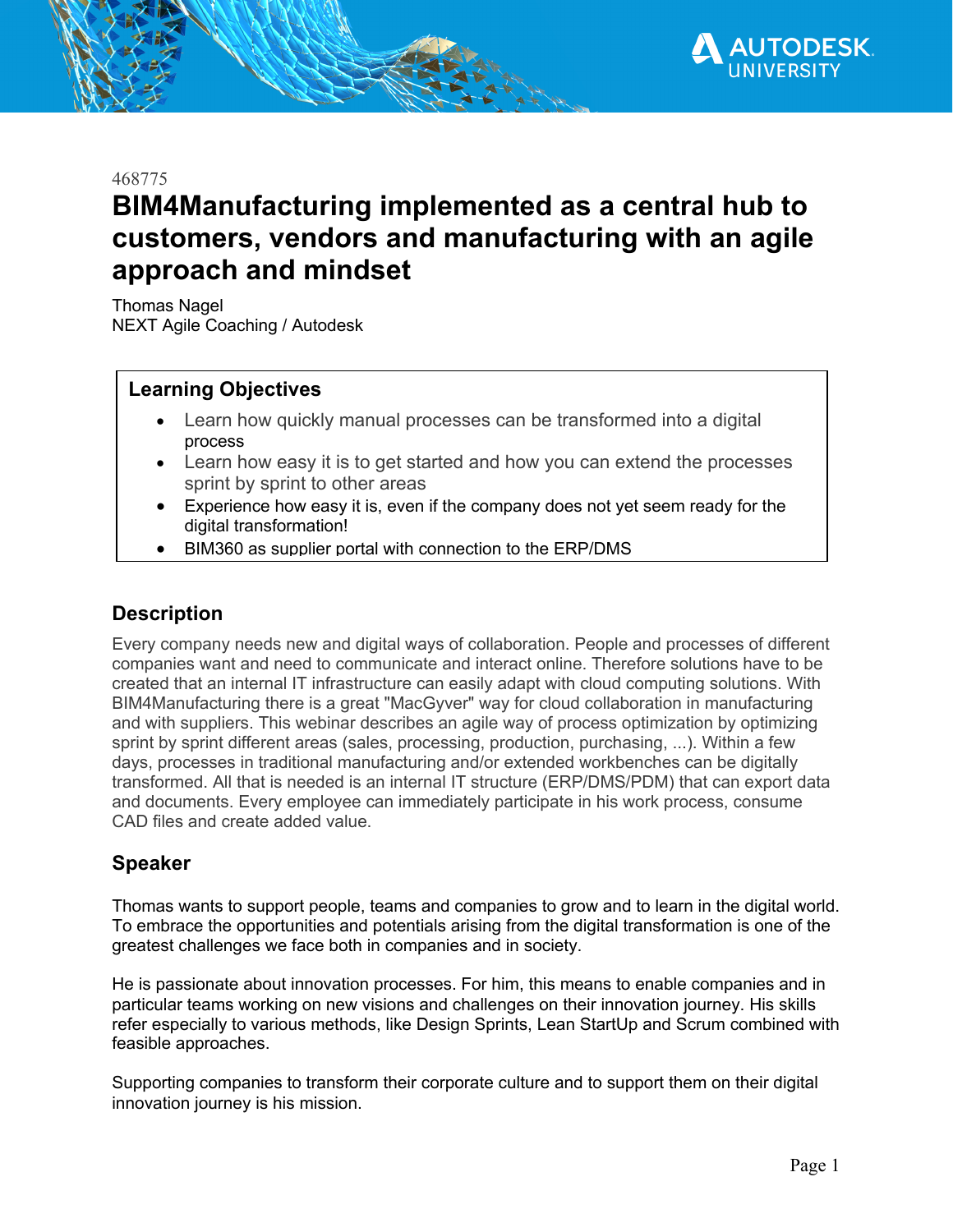

## **Think big, start small, move and learn fast!**

The world is changing fast, like never before. People talk about the VUCA world - volatility, uncertainty, complexity and ambiguity.

The characteristics of the VUKA world do not occur in isolation, but always in combination with each other. It is a world in which there are no more fixed rules, no more certainties and clearly recognizable connections.

The VUCA world is a synonym for the increasing dynamics in digital markets. In contrast, the VUCA model offers a framework for action and orientation for corporate management under these conditions.

In my presentation, I will show a way how to quickly adapt with an existing IT structure, new cloud solutions and an agile approach and mindset and how to offer added value to your customers.

#### **New Challenges Require New Skills**

- Yesterday's know-how provides few answers to the questions of today and tomorrow!
- New skills to learn!
- Allow new ways of thinking, structures and communication!
- Encourage a cultural change to become an agile company!

#### **Getting Inspired And started**

- Understand the meaning of modern cloud collaboration!
- What are the criteria of efficient collaboration?
- Why have a deeper look @ BIM360?
- Testing BIM360 for big ReCap Pro files

#### **Agile discovery of BIM360**

- § Defining a test team
- Online Onboarding via Autodesk Team
- Learning and testing features
- Using Digital Catalysts!
- Defining the BIM360 workflows

#### **BIM360 Roll out sprint by sprint**

- Start with internal collaboration in sales, engineering, automation ...
- Integrate the customer in the collaboration loop!
- Using BIM360 on the shopfloor and digitize the issue management
- Adopting BIM360 in the procurement and external work benches.